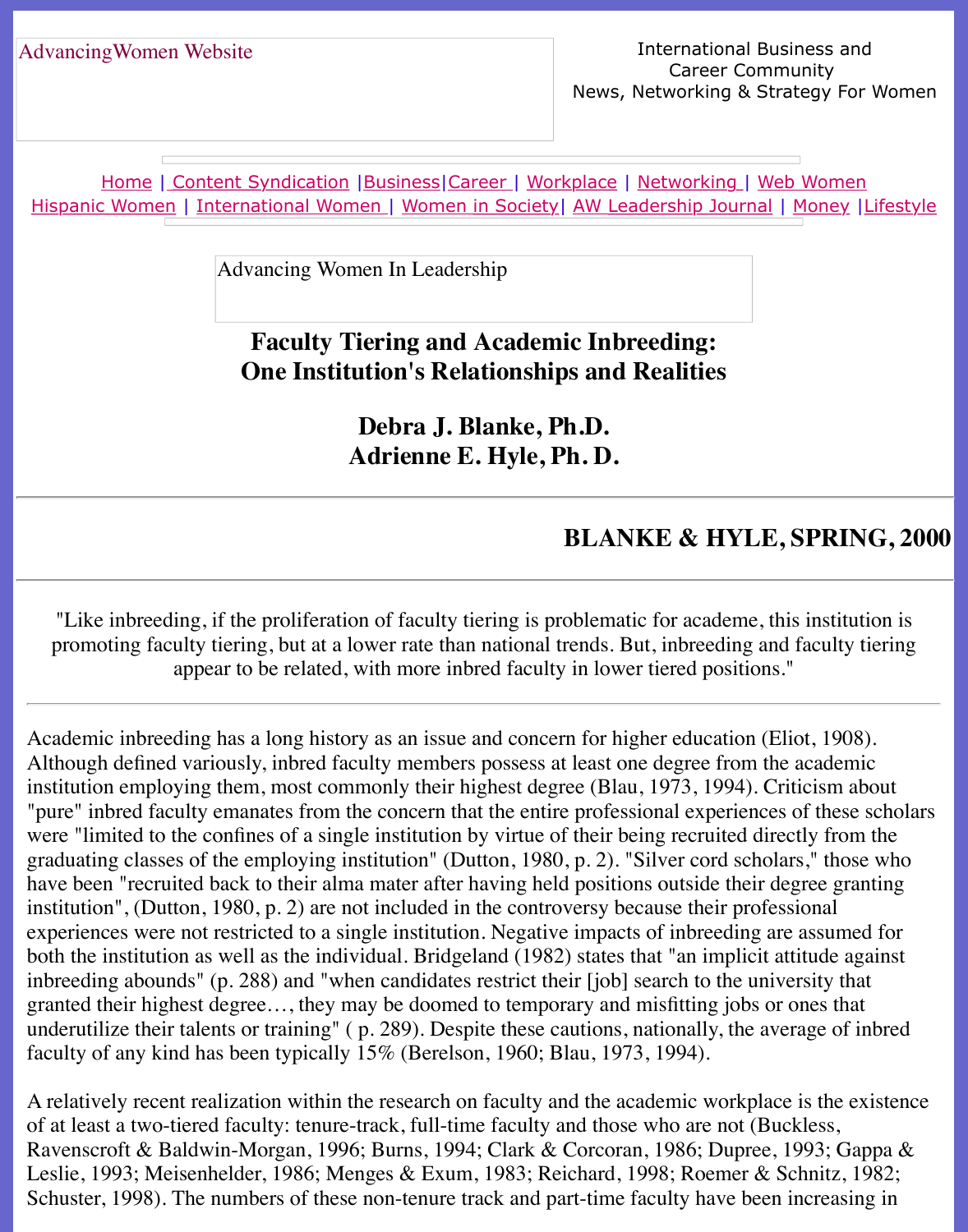recent years (Chronister, 1996; Chronister, Baldwin & Bailey, 1992; Gappa & Leslie, 1993; Leatherman, 1999; Leslie & Gappa, 1994). The most often cited rationale for increases in part-time and non-tenure track faculty are financial (Chronister, 1996); they cost less than tenure-track, full-time faculty.

The proliferation of rising numbers of a second tier faculty on the academy as a whole is not known. Although non-tenure track or off-track full and part-time segments of second tier faculty represent a "significant and growing element of the American academic profession" (Baldwin & Chronister, 1996, p. 4), these faculty typically "carry a significant part of the responsibility for teaching, especially at the lower-division level of undergraduate education" (Gappa & Leslie, 1993, p. 12). Although not exclusively part-time professionals, these faculty are often assumed to be less qualified and less productive. This is not the case (Dupree, 1993; Reichard, 1998), nor should they bear the blame for lowering academic standards in higher education (Thompson, 1992). In sum, little research has been done on this relatively new group of second tier faculty, other than to document their existence (Baldwin & Chronister, 1996; Rhoades, 1996; Roemer & Schnitz, 1982; Sommer, 1994).

# **Purpose of the Research**

Unlike the research focused independently on faculty inbreeding and faculty tiering, the purpose of this exploratory study was to reveal potentially invisible relationships among faculty demographics. Specifically explored were relationships between faculty tiering in terms of tenure and non-tenure track position types and gender, ethnicity and academic inbrededness. Using data from a single institution, we sought answers to multiple questions:

- What are our faculty demographics in terms of tiering, gender, ethnicity and academic inbreeding?
- In terms of gender, ethnicity and academic inbreeding, what are the demographics of Tier 1 faculty?
- In terms of gender, ethnicity and inbreeding, what are the demographics of Tier 2 faculty?
- In what ways do Tier 1 and Tier 2 faculty differ?
	- In terms of gender?
	- In terms of ethnicity?
	- In terms of academic inbreeding?

# **Review of Related Literature**

Two sets of literature framed this research. The first was faculty tiering which emerges from the labor market research in higher education. The second was academic inbreeding, the institutional practice of hiring one's own graduates.

### **Faculty Tiering**

Over the years, numerous national studies have documented the demographics of faculty (age, race/ethnicity, gender, highest degree held, tenure status, academic rank) including disparities in compensation, workload, time allocation, job satisfaction and plans for the future by institutional type and program area (e.g., the most recent NCES, 1990; NCES, 1991; NCES, 1998). In many ways, Tier 1 and Tier 2 faculty are similar; they are mostly white and male (Baldwin & Chronister, 1996). However, data also depict women and minorities as over represented in Tier 2 positions (Baldwin & Chronister, 1996; Burns, 1992; Chronister, Gansneder, Harper & Baldwin, 1997; Clark & Corcoran, 1986; Lomperis, 1990; Menges & Exum, 1983). In fact, in one study, women were found to comprise 25 percent of Tier 1 faculty positions but over 40 percent of Tier 2 part-time positions (Lomperis, 1990).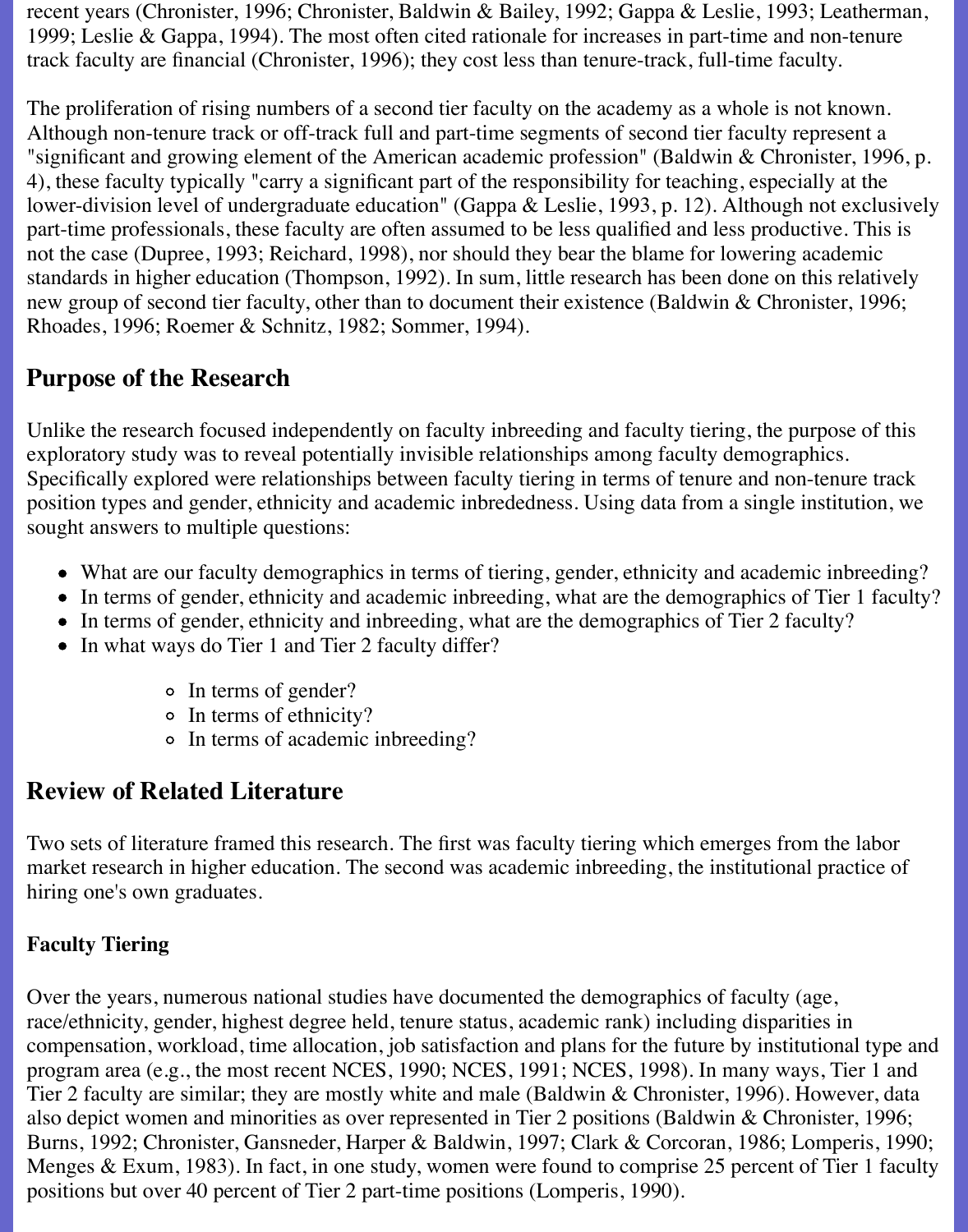In research from 1975 to 1985, the shift in the composition of the academic labor market from full-time tenure track faculty (Tier 1) to those who are not (Tier 2) has been "unequivocal" (Lomperis, 1990). Tier 2 faculty are found in all types of institutions, but, surprisingly are most heavily concentrated at public research institutions (Baldwin & Chronister, 1996). Although not labeled as second tier, graduate teaching assistants in research institutions constitute an invisible element of the Tier 2 faculty (Burns, 1994; Crannell, 1998). These teaching positions might more aptly be identified as non-tenure track and parttime faculty positions for the roles they play in institutions.

Many label Tier 2 faculty "part-timers." They are more critically dubbed "have-nots" (Bowen & Schuster, 1986; Leslie & Gappa, 1995; Chronicle, 1996), "second-class" (Leslie & Gappa, 1994), "proletariat" (Menges & Exum, 1983), "lowers and reserves" (Meisenhelder, 1986), "separate, low tier" (Dupree, 1993), "gypsy scholars" (Sommer, 1994) and "low-status caste" faculty (Gappa & Leslie, 1993). Many have focused on faculty tiering through the examination of part-time faculty. Leslie (1978) and Gappa (1984) independently and collectively (Gappa & Leslie, 1993; Leslie & Gappa, 1994, 1995) lead in the early research of part-timers. Their review of policies and procedures regarding part-time faculty employment at 18 representative colleges and universities documents "a wildly random collection of institutional and departmental practices" (Gappa & Leslie, 1993, p. xiii). They also found that part-time faculty felt "they were being exploited, and blatantly so" (p. xiii).

Typically Tier 1 faculty engage in the academic triad of teaching, research and service (outreach), while Tier 2 faculty primarily teach. They teach undergraduate courses (Gappa & Leslie, 1993), teach at two or more institutions (Burns, 1994; Thompson, 1992) and generally carry a teaching load of between one and five courses (Baldwin & Chronister, 1996). Tier 1 faculty are compensated on a yearly salary basis regardless of teaching load, while Tier 2 faculty are generally paid per credit hour taught. It is common for Tier 2 faculty to earn approximately \$2000 per course taught, generally a three-credit hour course (Wilson, 1999b). Conditions under which Tier 2 faculty do their work are often substandard (Crannell, 1998) and support resources are limited at best (Baldwin & Chronister, 1996), in spite of Tier 2 faculty numbers accounting for 42 percent of institutional staff in colleges (Schuster, 1998).

There are many occupational designations assigned to second tier faculty. These titles include "adjunct, part-time, non-tenure track, and temporary faculty" (Douglas, 1988, p. 1), as well as "lecturer" and "associate" (Sommer, 1994). Roemer and Schnitz (1982) denote titles including "visiting professor," "teaching associate," "doctoral research staff" and "one year appointment," including both full and part time employment conditions.

In describing part-timers, Gappa and Leslie (1993) built on the work of Tuckman (1978), modifying his taxonomy from seven categories to four. They retained Tuckman's (1978) semiretireds category, calling them career enders. These individuals were moving out of full-time positions but were also fully retired or in transition from full-time to retired status. Another of Tuckman's (1978) categories, full?mooner, they renamed specialist, expert or professional. These individuals held a primary, usually full-time career elsewhere but taught "for the love of it rather than because of a need for income" (Gappa & Leslie, 1993, p. 48). Gappa and Leslie (1993) called Tuckman's (1978) hopeful full-timers aspiring academics because, the focus of their career aspiration is not necessarily to teach full-time but to be fully participating, recognized, and rewarded members of the faculty with a status at least similar to that currently associated with the tenure-track or tenured faculty. (p. 48). Aspiring academics comprised more than one-quarter of the part-time ranks and appeared to be more common in large metropolitan areas. Their final category, freelancers, was a composite of Tuckman's (1978) part-unknowers, part-mooners and homeworkers. These faculty were part-time by choice; they are not aspiring to full-time academic positions (Gappa & Leslie, 1993).

full-time, non-tenure track faculty have been researched most recently by Chronister, Baldwin, and Bailey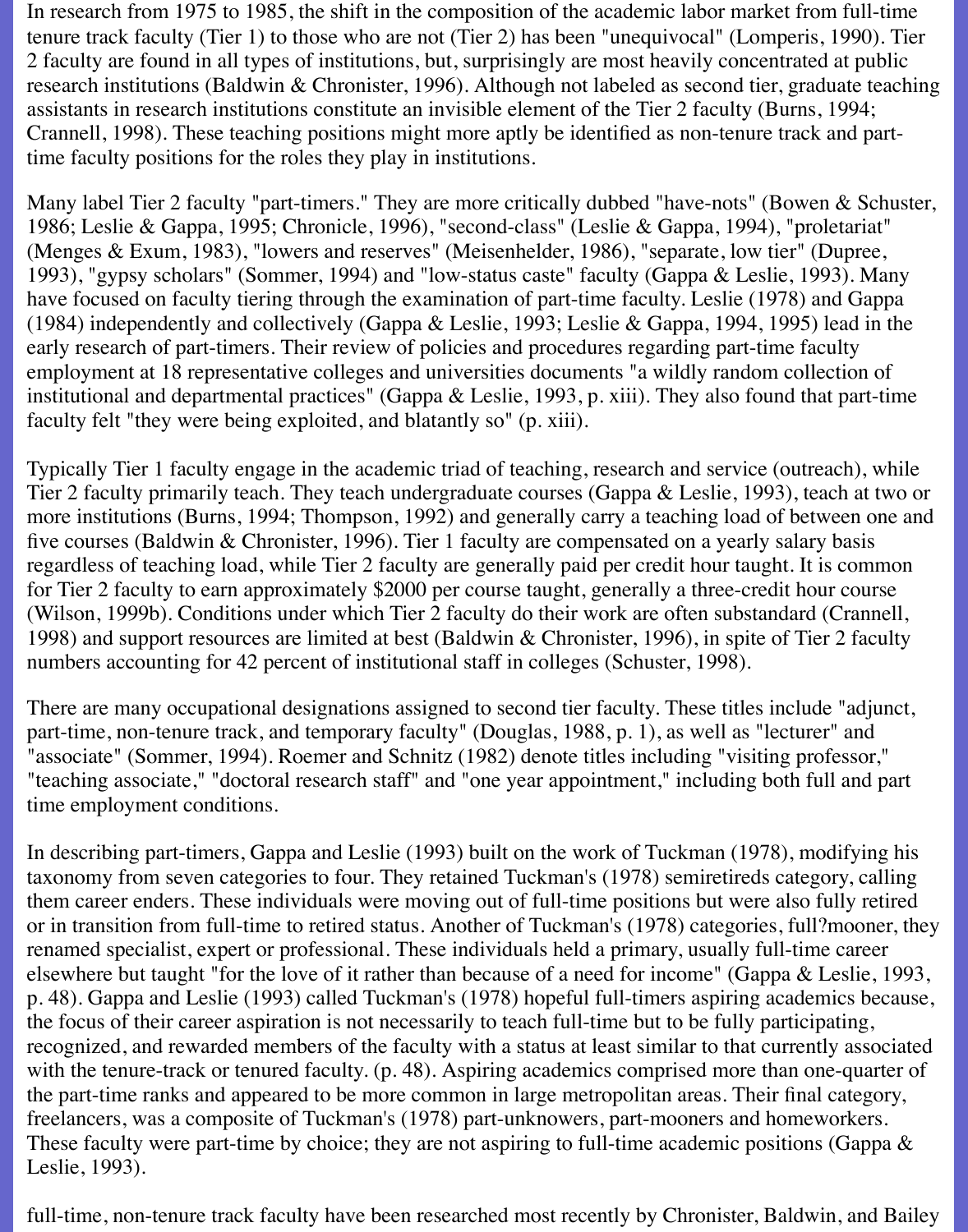(1992). Increasing numbers of institutions are making such appointments; up to 30 percent of institutional faculty at some private liberal arts colleges were identified. Lending to the notion of a tiered faculty, Chronister, Baldwin, and Bailey (1992) found non-tenure track faculty "felt that they had less influence on departmental and institutional policies, felt less involved in departmental faculty meetings and in campus faculty committees, felt more negative about their teaching loads, and also felt their salaries were inadequate" (p. 398) when compared to their tenure track colleagues.

Chronister, Baldwin and Bailey (1992) identified three types of non-tenure track appointments. The first type was described as "indefinitely renewable appointments" (p. 384). Faculty with this appointment type had the potential to renew their contract any number of times. The second type of appointment was the "restricted renewable appointments" (p. 384). Faculty with this appointment time were limited in the number of times their appointment could be renewed. Their final category was the "folding chair" (p. 384) which was strictly held to an appointment term and not renewable. With each of these appointments, there was the "lack of an explicit expectation of continued employment that a tenure appointment conveys" (Chronister, Baldwin & Bailey, 1992, p. 384).

Current demographic information estimates that 80 % of American higher education institutions employ non-tenure track faculty contracted by semester or year (Baldwin & Chronister, 1996). At the same time as little as 30 % of undergraduate coursework has been identified as being covered by tenure-track faculty (Wilson, 1999).

For full-time non-tenure track professionals, Chronister, Baldwin and Bailey (1992) found there were more obstacles confronted by these faculty than by faculty on the tenure track. These individuals were more likely to feel their positions were in jeopardy or feel trapped in the position they held (p. 395). These individuals were significantly more likely to be contemplating leaving academia or wistful about entering academia in the first place (p. 395).

For both full- and part-time second tier faculty, their political involvement with colleagues and faculty governance structures were negligible at best (Sommer, 1994) deferring more of this responsibility to fulltime tenured and tenure-track faculty. Second tier faculty had limited access to fellow faculty members, few interactions in faculty meetings, and no resources for networking within their chosen field (Burns, 1994). These conditions can lead to invisibility (Gappa & Leslie, 1993) and a lack of voice (Douglas, 1988) within the organization. Such characterizations of individuals and institutions is not positive for academia or higher education.

Unfortunately, the warnings about the rise of a second tier of faculty are not isolated to concerns exclusively for individuals or institutions, but include cautions for academia as a whole (Baldwin & Chronister, 1996; Reichard, 1998; Schuster, 1998). Rhoades (1996) saw the growing second tier as a "challenge to the academic profession's definition of faculty lines as full-time, with a secure future" and "an explicit challenge to tenure as the professional structure that defines faculty's terms of employment" (p. 627). Reichard (1998) stated that the creation of a two-tiered faculty "is an insidious trend that must be resisted in the interest of high-quality education" (p. 41). From his profiles of research institutions, Reichard (1998) believed that replacing tenured faculty with a "flexible" workforce and having a "disproportional presence of part-time faculty can undermine institutional quality" (p. 42). His argument continued that as research and teaching are disjointed, problems arise as "teaching becomes an isolated activity, not connected to research" (p. 42). Careful monitoring of this phenomenon of a growing second tier was called for by Baldwin and Chronister (1996) who saw this trend as transforming "academic careers, the culture of higher education, and ultimately, the teaching and learning process" (p. 1).

Schuster (1998) has done extensive study on what he terms as a "transformation" in higher education, specifically, the increase in part-time faculty members. By reviewing the rapid rise of part-time faculty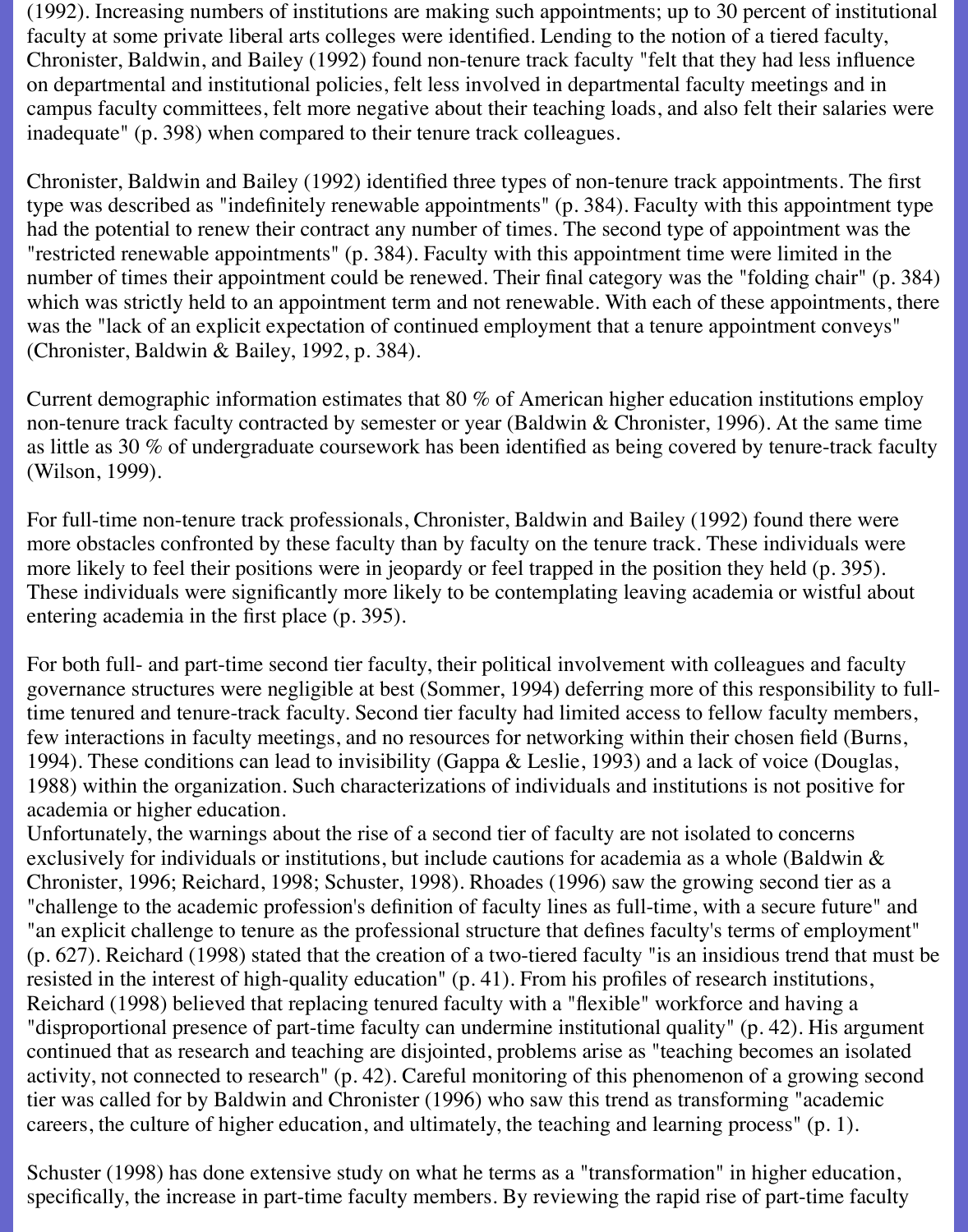within all types of institutions in the 1971 (22%), 1982 (32%), 1988 (33%), and 1992 (42%) U.S. Department of Education National Studies of Postsecondary Faculty, he estimated that a similar rate of increase would bring the 1997 numbers of part-time faculty up to 45 or 46 % of all faculty. Schuster expected this phenomenon to have "profound" effects on the professoriate, "albeit resistant to measurement in meaningful ways" (p. 50).

Schuster (1998) identified three specific issues of concern associated with the escalating numbers of second tier faculty members. These concerns included placing tenure at risk, weakening faculty loyalty and a decline in attractiveness of academic careers (p. 51). Lee (1983) predicted similar detriments for first tier faculty who would have greater responsibilities in the absence of first tier colleagues. Schuster (1998) also looked at prospects for future changes. If future "economic constraints" (p. 52) and the "perceived need to assure flexibility in the deployment of instructional staff" (p. 52) continue, the trend of increasing part-time faculty will continue undaunted. Many factors fuel this increase, including the boom in distance education and its influence to move away from the current role of accreditation in dictating acceptable ratios between full? and part-time faculty. Schuster (1998) also speculated that a reversal of this phenomenon could occur if there were certain shifts in the academic community. A narrowing of the supply and demand for faculty members may create changes, a higher consciousness among the academy about the effects of a tiered faculty on the quality of undergraduate education, and a major push by academic leadership to make "overdue corrections in the academic labor force" (p. 53).

### **Academic Inbreeding**

Starting in the early 1900's, the research on inbreeding documented its existence and cautioned against its practice (Eliot, 1908; Reeves, Henry, Kelly, Klein, & Russell, 1933; Eells & Cleveland, 1935; Hollingshead, 1938; Hargens & Farr, 1973; McNeely, 1932). By mid-century, McGee (1960) and Berelson (1960) suggested that there might be functional reasons for inbreeding's "prevalence in the face of odium" (McGee, 1960, p.483). McGee (1960) claimed that universities which face financial and geographical handicaps in the national competition for faculty member may inbreed junior faculty positions to free resources for competition in the national academic labor market. In his examination of graduate education, Berelson (1960) concluded that, even though it was believed that inbreeding had at least as adverse effects on faculty quality in the best institutions, as in other academic institutions, the top 12 institutions nationally experienced inbreeding "as a statistical consequence of their dominant position as producers" (p. 116).

Blau's (1973) examination of higher education resulted in additional insights into academic inbreeding. He asserted that "what promotes inbreeding in a major department in this country, with its many universities, is not that graduates of no other department are good enough but that the members of this department are unwilling to admit that they are" (Blau, 1973, p. 138). His findings were more or less inconclusive, but raised two questions which have served to delineate inbreeding research to date:

- 1. What conditions in academic institutions affect inbreeding?
- 2. What effect does inbreeding have on faculty quality?

Ezrati (1983), Wyer and Conrad (1984a, b), Dagg (1993) and Dutton (1980) present the latest research in the area of effect. Wyer and Conrad (1984a) found that when time allocations were adjusted, inbred faculty were found to be more productive in all areas of scholarly research than their non-inbred counterparts. Ezrati (1983) examined the impact of specific personnel policies on women with families finding that anti-nepotism, inbreeding, leave of absence, part-time employment and childcare regulations worked against these faculty. Wyer and Conrad (1984b) further examined the relationship of sex and institutional origin to productivity finding that male and female inbred faculty presented significantly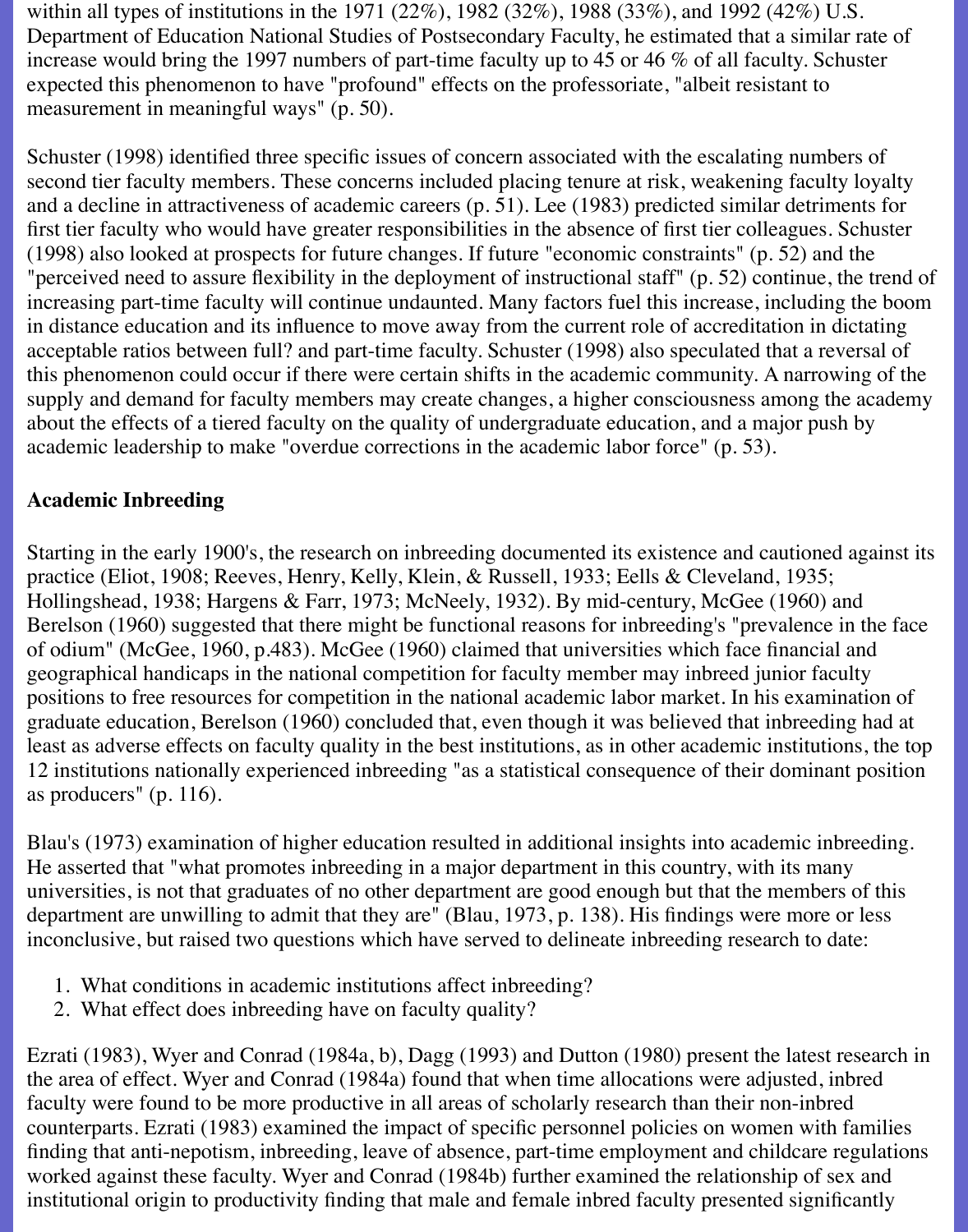different patterns of productivity. These measures of productivity included 1) scholarly publications, 2) experience and time devoted to research, 3) allocation of time to tasks, and 4) the previous variables analyzed with salary earnings, receipt of research funding and services as paid consultants (Wyer & Conrad, 1984a). Dagg (1993), however, linked these productivity issues to professional mobility, not inbreeding.

Earlier research by Abramson (1975) and the Carnegie Commission (1973) related inbreeding issues to equity, focusing specifically on women because married women, in particular, often attended a specific university within the geographical area in which they lived and worked. She also believed that there was some evidence that this policy was eased more often for men than for women (Abramson, 1975). The report on the status of university women released by the Carnegie Commission in 1973 recommended "that policies which prohibit a department from hiring its own graduate students be reconsidered, since they have often worked to the disadvantage of women" (p. 131).

Through this history of inbreeding as a taboo, there were some specific indictments made to establish why such practice was negative for academia. McNeely (1932) stated that faculty hired from an institution's own graduates lacked the "broad outlook necessary to academic achievement" (p. 1). This concern was supported by research done by Eells and Cleveland (1935), Reeves (1933), and Hollingshead (1938). All of these studies found lower academic achievement by inbred faculty members based on indicators such as academic rank and length of service to the department. Eells and Cleveland (1935) went further, saying that institutions must exercise vigilance lest they be "undermined by excessive inbreeding leading to lessened academic productivity, if not sterility" (p. 328).

These early works on the negative effects of faculty inbreeding fell in line with the negative connotation the word itself brings to mind. Through the literature, or lack thereof, it appeared that for some time, the issue was moot and rarely discussed. No literature was found on academic inbreeding from 1938 to 1960. While trying to make the inbred faculty label less demeaning, Gonzalez, Newell?Berghage, Gallegos and Wooden (1997) preferred to use the term "homegrown" (p. 51) for this group of faculty. Perhaps the label was more agreeable, but the realities found in this research were consistent with earlier works. In terms of the hiring experience, consistently, the homegrown faculty realized later that they were hired for substantially less than comparable faculty positions. Many homegrown faculty battled with the "perception of still being considered a student" (Gonzalez, Newell?Berghage, Gallegos & Wooden, 1997, p. 53). Collegiality was also lacking for homegrown faculty who felt they were expected to "prove themselves" rather than gain assistance and mentoring given to new incoming faculty members (p. 54). And, finally, these faculty faced opposition for tenure and promotion. For the homegrown faculty member, collaboration was more difficult than expected and resulted in feelings of isolation through the tenure and promotion process.

## **Summary**

Heavy use of part-time faculty blurs the employment picture for college faculty overall, it denies usually well-qualified part-time faculty the opportunity to be full participants in the academic community, and it increases the governance and counseling responsibilities of full-time faculty. (Lee, 1983, p.32)

The research on second-tier faculty has carefully examined diverse issues in-depth as they relate to this faculty population including use and abuse of second-tier employees as well as future needs and anticipated trends.

Most recent literature about the college experience stresses the magnitude of the freshman year of college with respect to improving undergraduate education, retention of students and college graduation rates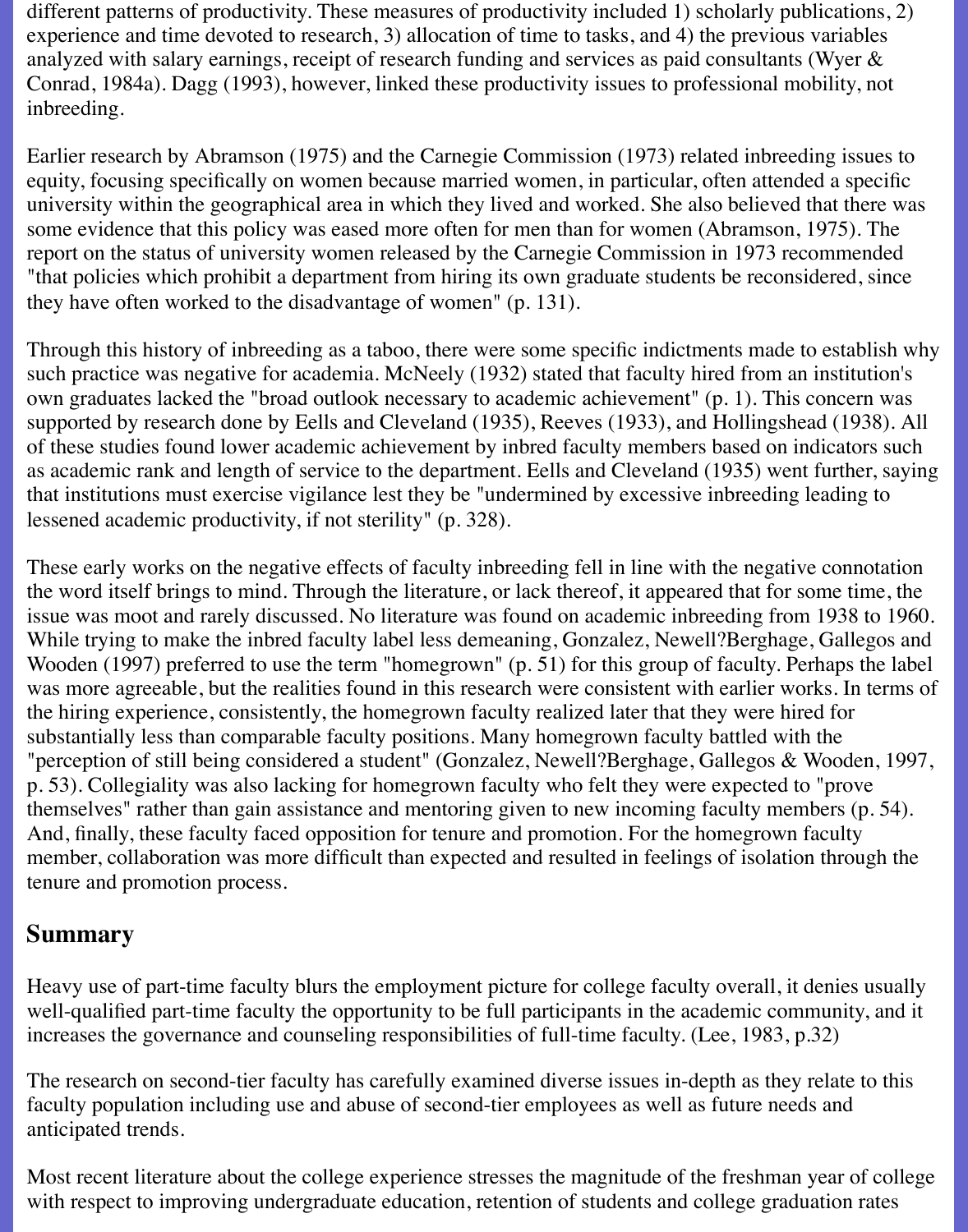### **Methods**

For purposes of comparison, we sought answers to our research questions as far back as were through our institution's Office of Institutional Research. Surprisingly, we were able to go ba than 1994. Our data sets include Fall semester demographics for 1994 and 1997.

# **Population**

Given our focus of instructional faculty only, individuals were included in each semester population by virtue of their assignments as instructor of record in a course. This included tenure and non-t positions of all ranks. Faculty on sabbatical and graduate teaching assistants were excluded. faculty members were those whose highest degree attained was granted by our institution. "T Received" and "On Tenure Track" were combined and assumed to comprise Tier 1 faculty w on Tenure Track" category was assumed to be Tier 2 faculty.

# **Statistics**

Descriptive statistics were used to establish population demographics  $(n, \mathcal{C})$ . The average per faculty found to be inbred nationally was  $10.3\%$  (NCES, 1998). In the southwest region where  $\alpha$ institution is located, an average of 9.7% of all faculty were found to be inbred (NCES, 1998).

# **Analysis**

The clear intent of examining a single institution's instructional faculty demographics was to realities about faculty that might be masked by a collective examination. Following the reporting of demographic data, the realities revealed will be analyzed critically in terms of tiering, gender, and academic inbreeding. These analyses follow the findings section.

# **Findings**

### What are the demographics of our faculty in terms of tier, gender, ethnicity and acaden **inbreeding?**

In 1997, our instructional faculty were predominantly in Tier 1 positions  $(81\%)$ , male  $(73\%)$  $(88%)$  and held terminal degrees from other institutions  $(82%)$ . Those demographics changed between 1994 and 1997. The number of instructional faculty at our institution rose  $9\%$  from 1997, but that rise was in Tier 2 instructional positions  $(6\%)$ , as national trends would predictional 1998). Interestingly, the number of female instructional faculty increased  $(5\%)$  during this timeseems that at our institution, more faculty are being hired into Tier 2 instructional positions and that the that that the those is and the those is and that the those is and that the those is and that the those is and tha instructional faculty are female. The diversity demographics and inbreededness of instruction remained stable, changing no more than one percentage point. **Table 1** summarizes these data.

### What are the demographics of Tier 1 faculty, in terms of gender, ethnicity and academi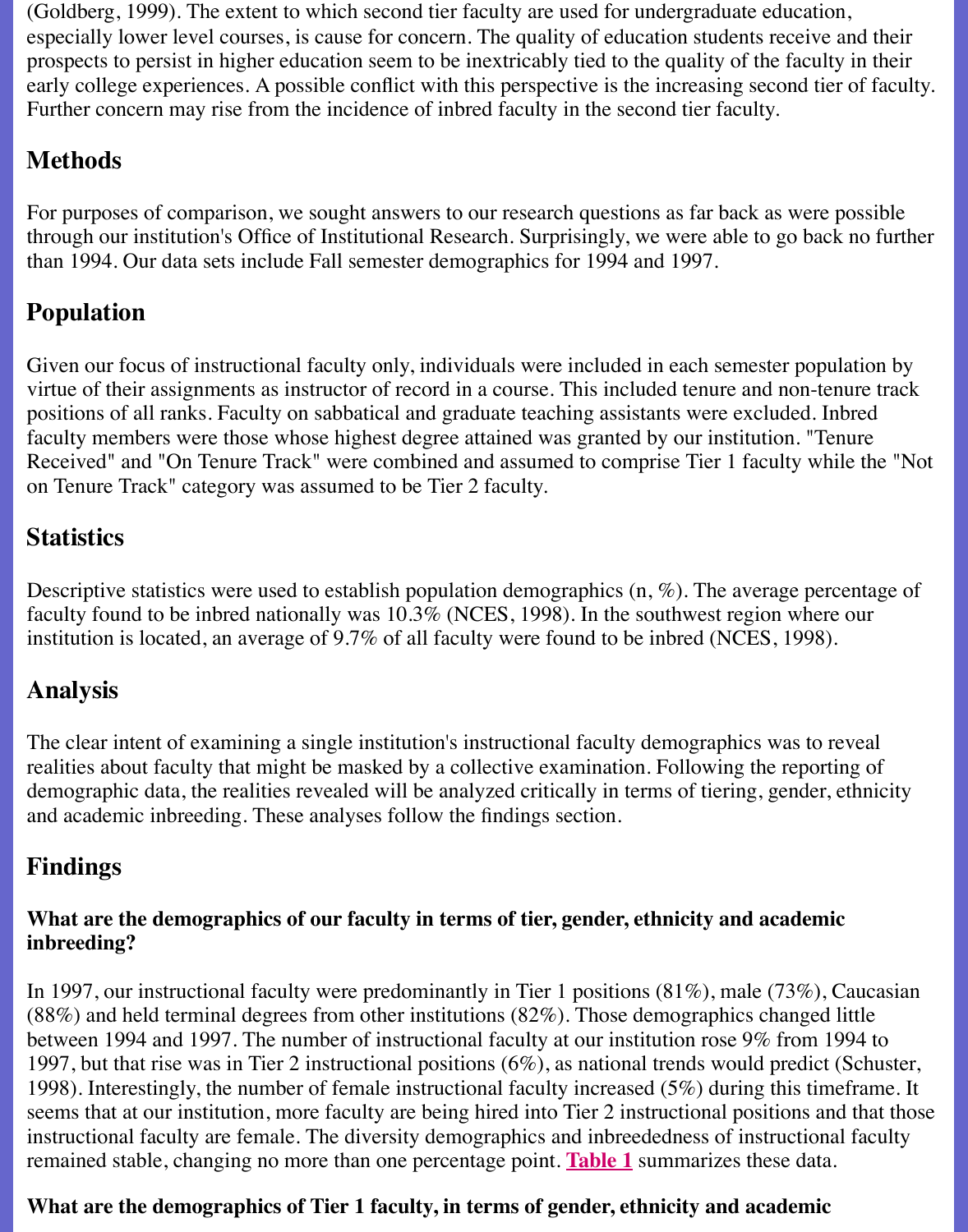#### **inbreeding?**

From 1994 to 1997, the percent of females in Tier 2 instructional faculty positions increased percentage points from 39 to 49 percent. That 10 percentage point increase, however, was a 3 increase in females in Tier 2 positions, from 46 to 93. Virtually hal[f of the](file:///Users/nrahman/Google%20Drive/Dropbox/AWL/AWL%20Aug3/winter2000/b-table2.html) Tier 2 faculty positions. now female. Males also increased in Tier 2 instructional positions, up 24 faculty or 33 percent. diversity of faculty in Tier 2 positions changed little during this timeframe and the percentage with degrees from other institutions increased eight percentage points. In 1997, 39 percent of instructional faculty were inbred, down eight percentage points from 1994, and 84 percent of faculty were Caucasian, unchanged from 1994. **Table 3** summarizes these data.

### **How do Tier 1 and Tier 2 faculty differ?**

To answer this question, we needed to compare faculty tiers against each other and the institution.

**In terms of gender?** In 1994, 78 percent of the faculty at our institution were male and of the percent were in Tier 1 positions. Three years lat[er, in 19](file:///Users/nrahman/Google%20Drive/Dropbox/AWL/AWL%20Aug3/winter2000/b-table3.html)97, 73 percent of the faculty were ma that group 87 percent were in Tier 1 positions. The number of males in instructional faculty  $\mu$ were decreasing overall at the institution as well as in Tier 1. The converse was true for male Tier 2 instructional positions; their numbers were increasing.

The numbers of females employed in instructional faculty positions at our institution was inc from 22 percent (202) in 1994 to 27 percent (260) in 1997. Of that group, however, 77 perce the female instructional faculty in 1994 were in Tier 1 positions. Three years later, in 1997, that decreased to 64 percent (167). Like the demographics for males, female faculty in Tier 2 pos increased as well from 1994 to 1997. However, unlike male demographics, by 1997, 36 perc females employed at our institution were in Tier 2 positions while only 13 percent of males w similar faculty instructional positions. It seems that females were disproportionately underre Tier 1 positions and over represented in Tier 2 positions when compared to their male counter **Table 4** compares Tier 1 and Tier 2 demographics, Tables 2 and 3 support aspects of these comparisons as well.)

**In terms of ethnicity?** The diversity of our faculty changed little from 1994 to 1997. The in faculty were predominately Caucasian  $(89\%$  in 1994,  $88\%$  in 1997). When comparing Tier 1 diversity demographics, percentage increases in categories were found in Tier 2 Caucasians, Americans, Asians, Hispanics and Nonresident Aliens. The only decrease was noted in Nativ [where T](file:///Users/nrahman/Google%20Drive/Dropbox/AWL/AWL%20Aug3/winter2000/b-table4.html)ier 1 instructional faculty increased from 71 percent to 74 percent or from 15 to 17 faculty. Although numbers were small, it seemed that increasing diversity demographics (except for American instructional faculty) were in Tier 2 positions.

In terms of academic inbreeding? In 1994, 83 percent of the faculty at our institution held degrees from other institutions and of that group, 92 percent were in Tier 1 positions. In 1997 of the instructional faculty held terminal degrees from other institutions and of that group 86 in Tier 1 positions. Therefore, the number of noninbred faculty, those with terminal degrees from  $\overline{a}$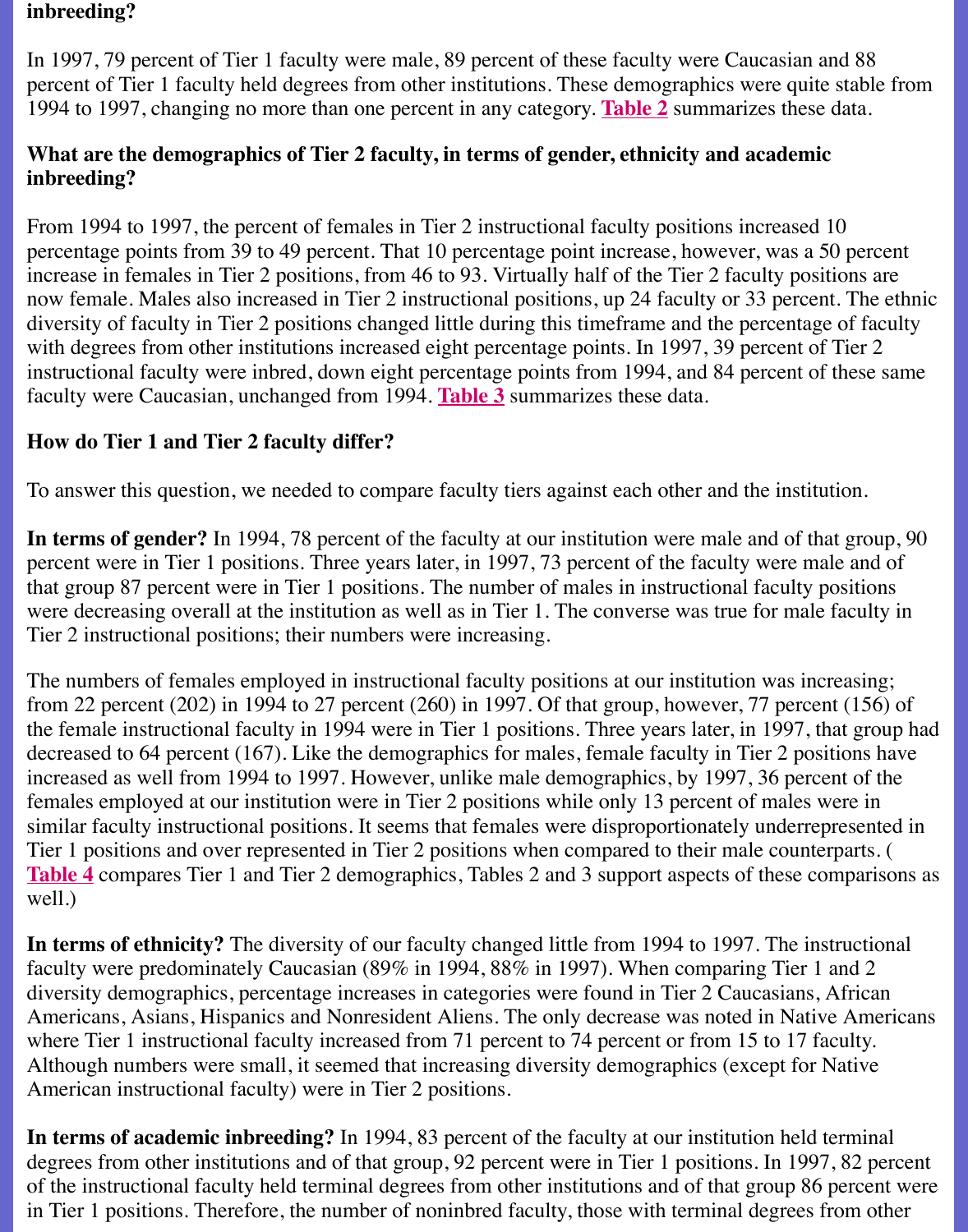degrees from our institution and of that group, 13 percent were in Tier 1 positions. In 1997, 18 percent of the instructional faculty held terminal degrees from our institution and of that group 12 percent Tier 1 positions. Therefore, the number of inbred faculty were increasing but decreasing in T positions. Tier 2 instructional faculty positions appeared to be key to understanding academic at this institution.

From 1994 to 1997, the numbers of academically inbred faculty rose one percentage point (f 18%; from 156 to 172, 16 faculty). In 1994, 17 percent of the faculty at our institution were i that group, 65 percent (101) were in Tier 1 positions. In 1997, the number of inbred faculty  $\mathfrak h$ one percentage point to 18 percent but of that group 58 percent (99) were in Tier 1 positions. faculty were increasing. Where, then, were increases occurring? They were found in Tier 2 positions. where 42 percent of the inbred faculty could be found. It seemed that if inbred faculty were l institution in instructional faculty positions, they were Tier  $2$  (non-tenure track and/or part-time) positions. This may be in response to financial constraints noted by Schuster (1998). (Table Tier 1 and Tier 2 demographics, Tables 2 and 3 support aspects of these comparisons as well.)

## **Discussion**

We had a predominately male instructional faculty, these faculty were in predominately tenured or  $\mu$ tenure-track positions, they held degrees from institutions other than our own and they were overwhelmingly Caucasian. On the surface these data seem reasonable and comparabl[e to nati](file:///Users/nrahman/Google%20Drive/Dropbox/AWL/AWL%20Aug3/winter2000/b-table5.html)onal norms. (NCES, 1998). According to the most current National Center for Education Statistics data (1998), 46 percent of instructional faculty nationally are in Tier 1 positions. At our institution, that percentage was u 35 percentage points higher, 81 percent. In terms of tiering, our institution has yet to succum pressures as other institutions nationally. Our faculty were 73 percent male and the national norm is 62.62 percent. The percent of Caucasian faculty was virtually identical (NCES  $87\%$ , our institution terms of academic inbreeding, national norms are 10 percent while at our institution 18 percent inbred (NCES, 1998).

A closer examination reveals something else. From 1994 to 1997, 83 new instructional faculty were created but 71 of those faculty positions were non-tenure track and/or part-time Tier  $2<sub>1</sub>$ the 83 new instructional faculty positions, twice as many were held by females (58 female hires, 25 male hires, 25 male hires). Of the 83 new faculty positions, 16 (19 %) earned degrees from our institution and 60 those faculty were Caucasian.

In sum, we are not making gains in terms of ethnicity. We seem to be making gains in terms but at what cost. These new female faculty are not in full-time tenure track positions. And, n faculty hold degrees from our own institution; they are academically inbred.

# **Tier 1 Faculty**

When looking at Tier 1 instructional faculty positions, from 1994 to 1997, the numbers of fa increased by 12 (9  $\%$ ). Females gained all but one of the positions and all but two of these positions held by faculty with degrees from other institutions. We had no increase in Caucasian faculty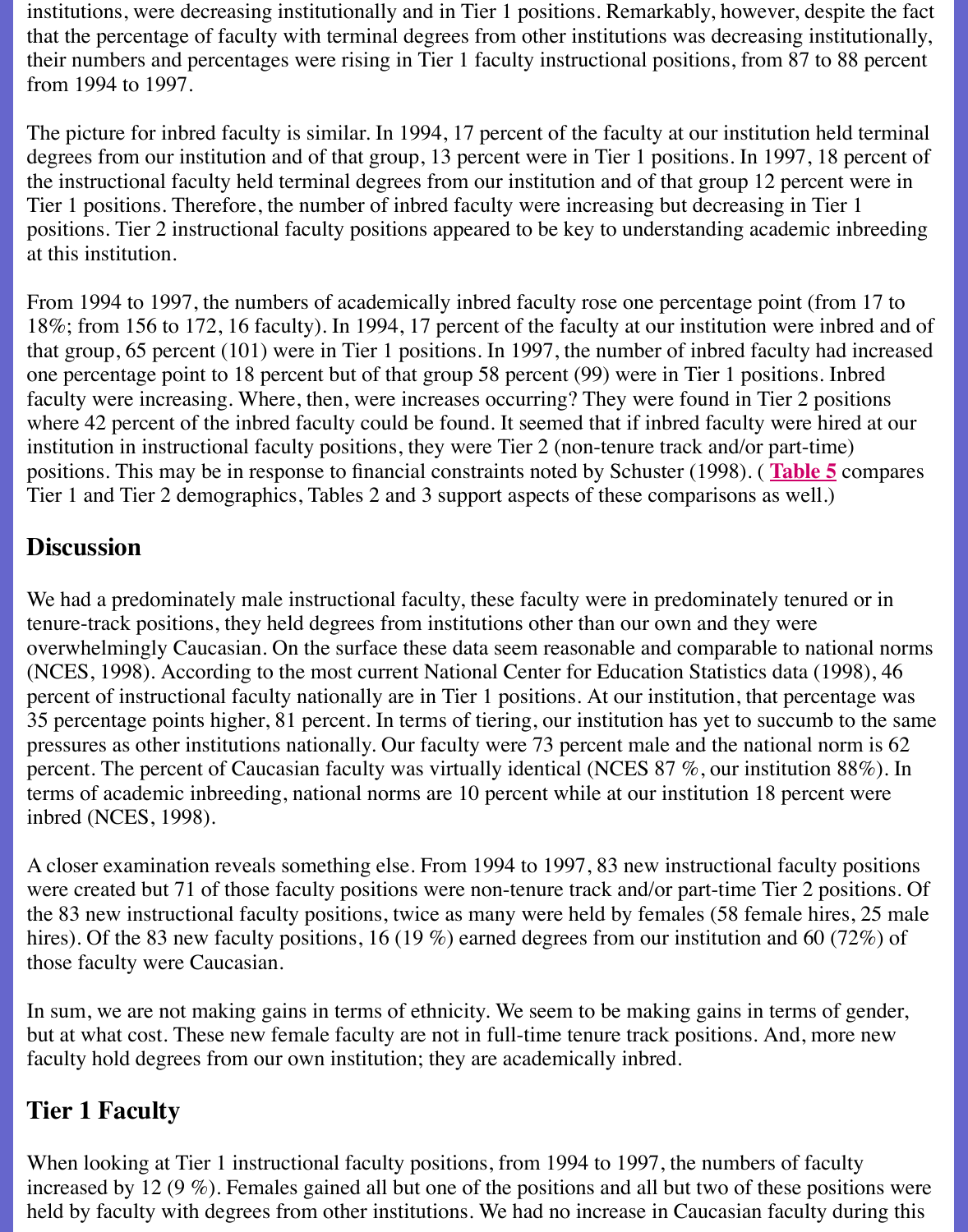timeframe. The 12 faculty positions enhanced our institutional demographics by increasing African American (plus 1), Asian (plus 5), Hispanic (plus 2), Native American (plus 2), Nonresident Alien (plus 3) numbers. There seemed to be a focused drive to increase Tier 1 positions in ways that will diversity our faculty while increasing academic integrity by not academically inbreeding.

# **Tier 2 Faculty**

However, this same evaluation cannot be made of Tier 2 instructional faculty. The number of Tier 2 instructional faculty positions increased by 71 (63 %). Of those 71 faculty, 47 (66 %) were female and 24 (33 %) were male. Almost twice as many women as men were placed in Tier 2 positions. In this tier, we gained Caucasian faculty during this time frame (60 of the 71), a demographic addition some would question. Of the 11 faculty positions that enhanced our institutional diversity demographics, gains were found in African American (plus 2, 100% increase), Asian (plus 3, 58% increase), Hispanic (plus 1, 100% increase), and Nonresident Alien (plus 4, 60% increase) categories. The number of faculty with degrees from other institutions almost doubled while the number of faculty with degrees from our institution increased by 25 percent. Such gains in inbred faculty numbers were well over the national norms or percentages recommended by scholars in the field.

# **Tier Comparisons**

Gender. From 1994 to 1997, the gender of instructional faculty changed. More women were being employed, but these women were being employed in Tier 2 positions. In fact, over one third of the female faculty at this institution were in Tier 2 positions compared to less than 15 percent of the male faculty. Our institution is employing fewer males in instructional faculty positions, but males still outnumbered females in instructional faculty positions at either level, Tier 1 or Tier 2.

Ethnicity. From 1994 to 1997, the diversity of instructional faculty changed. More ethnic diversity could be found in both Tier 1 and Tier 2 positions.

Academic Inbreeding. From 1994 to 1997, the numbers of instructional faculty holding degrees from our institution increased. Most of the increases were in Tier 2 faculty instructional positions.

## **Conclusions and Recommendations**

Changes in staffing in terms of tiering, gender, ethnicity and academic inbreeding were revealed by this distinctly different descriptive review of institutional demographics. What seemed like small changes, a percentage point or two, were much more dramatic when viewed through the lens of tiers, gender, ethnicity and/or academic inbreeding. For example, between 1994 and 1997, the numbers of males decreased one percent and the numbers of females increased one percent. What was not known, however, was that the decrease in males occurred in Tier 1 positions and the percentage of males in Tier 2 positions increased (each by 3%). At the same time, the increase in females (13%) occurred in Tier 2 positions and decreased in Tier 1 positions. The trends are the same, but the percentages show disparities some might view as alarming.

In terms of diversity, alarming trends are seen as well. Institutional demographics would indicate that instructional faculty are predominately Caucasian. Increases in diversity demographics, however, illustrate that these new instructional faculty are in both Tier 1 and Tier 2 positions. Although their numbers are low, the percentage point increases are Tier 2 positions are alarming. More faculty of color are in all likelihood not on a tenure-track, not full-time and may possess terminal degrees from our own institution. They would be classified by many as second class academic citizens. They fulfill institutional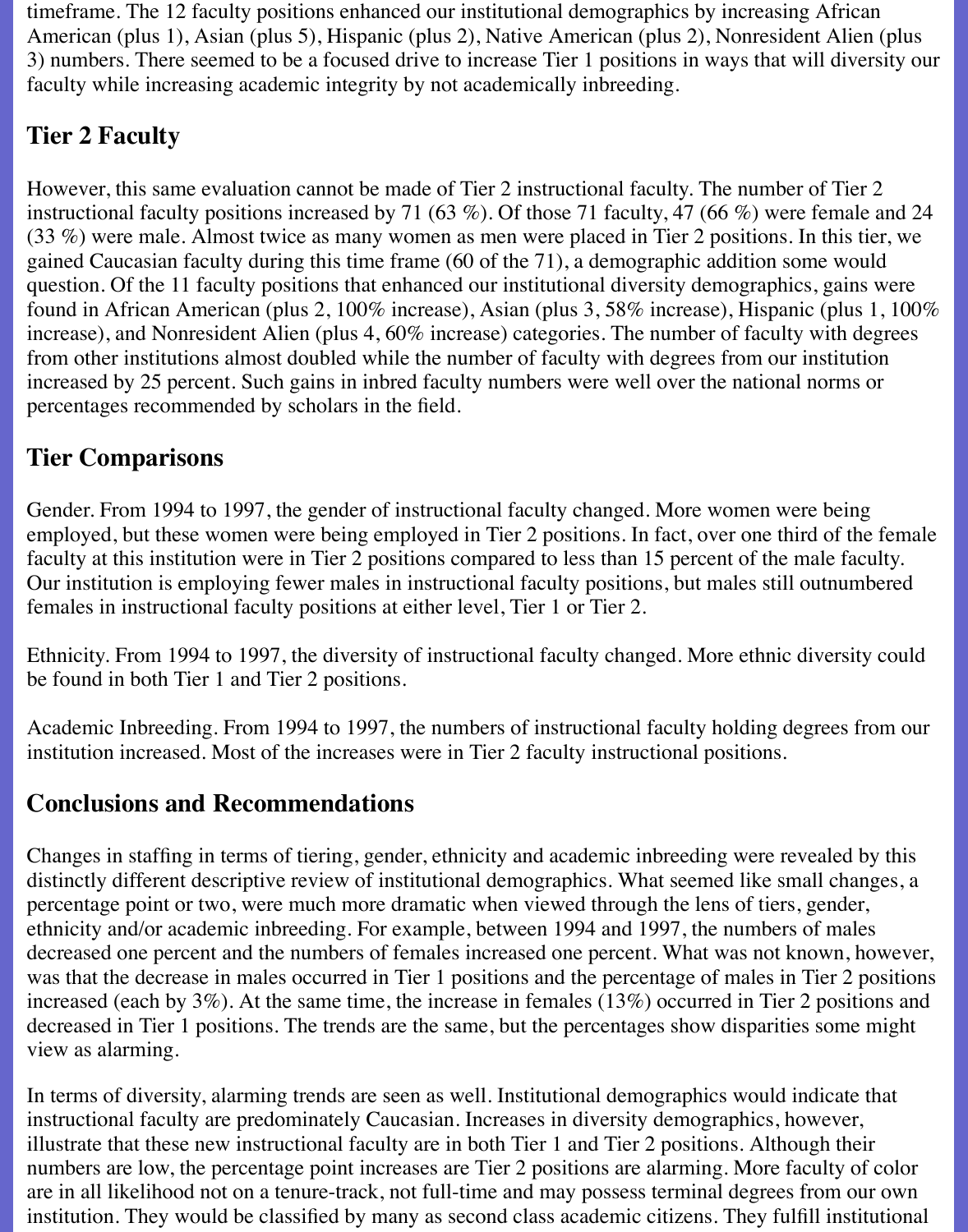diversity needs, but do not have the same opportunities to gain in terms of academic position through tenure-track full-time employment (Chronister, 1996; Sommer, 1994).

Academic inbreeding has become less of an issue over the years as institutions have more routinely limited the numbers of inbred faculty in tenure-track positions. However, the rise in second?tier (nontenure track and part-time) faculty may be altering this reality. Inbred faculty reflect strikingly different demographics than those for the institution as a whole. They appear more likely to be female and in nontenure track positions than their noninbred counterparts. And, in some cases, inbred faculty reflect diversity demographics for the institution as a whole. If academic inbreeding is not a good institutional strategy, unfortunately, our institution is practicing it beyond the current national norms, but within the historical 15 percent margin. These numbers, however, appear to be rising.

Like inbreeding, if the proliferation of faculty tiering is problematic for academe, this institution is promoting faculty tiering, but at a lower rate than national trends. But, inbreeding and faculty tiering appear to be related, with more inbred faculty in lower tiered positions. At this institution, inbreeding has a better chance of leading to non-tenure track, full or part-time positions. These positions also appear to be offered more often to women and some minorities than is typical for the institution as a whole. This relationship needs further examination.

Our focus on instructional faculty was purposeful in that we wanted to reveal the characteristics of faculty teaching both undergraduate and graduate coursework. At our institution, we believe in addition to being concerned about the rise in people of color and academically inbred faculty in Tier 2 instructional faculty positions, students and their education may also be negatively impacted. If academic inbreeding is not a wise practice for traditional Tier 1 faculty, why would it be appropriate for Tier 2 faculty who are primarily responsible for undergraduate instruction? This relationship needs further examination as well.

## **REFERENCES**

Abramson, J. (1975). *The invisible women*. San Francisco: Jossey?Bass.

Baldwin, R. G. & Chronister, J. L. (1996). *full-time non-tenure track faculty*. NEA Higher Education Research Center Update, 2(5), 1?4.

Berelson, B. (1960). *Graduate education in the United States*. New York: McGraw?Hill.

Blau, P. M. (1973). *The organization of academic work*. New York: John Wiley & Sons.

Blau, P. M. (1994). *The organization of academic work*. New York: John Wiley & Sons.

Bowen, H. R., & Schuster, J. H. (1986). *American professors: A national resource imperiled*. New York: Oxford University Press.

Bridgeland, W. M. (1982). *Departmental image and the inbreeding taboo within large universities*. College Student Journal, 16(3), 287?289.

Buckless, F. A., Ravenscroft, S. P., & Baldwin-Morgan, A.A. (1996). *The academic underclass: Accounting for women as adjuncts* [On-line]. Available: http://les.man.ac.uk/cpa96/txt/buckless.txt

Burns, M. (1992). Women, part-time faculty, and illusion. *Thought and Action: The NEA Higher Education Journal*, 8(1), 13?28.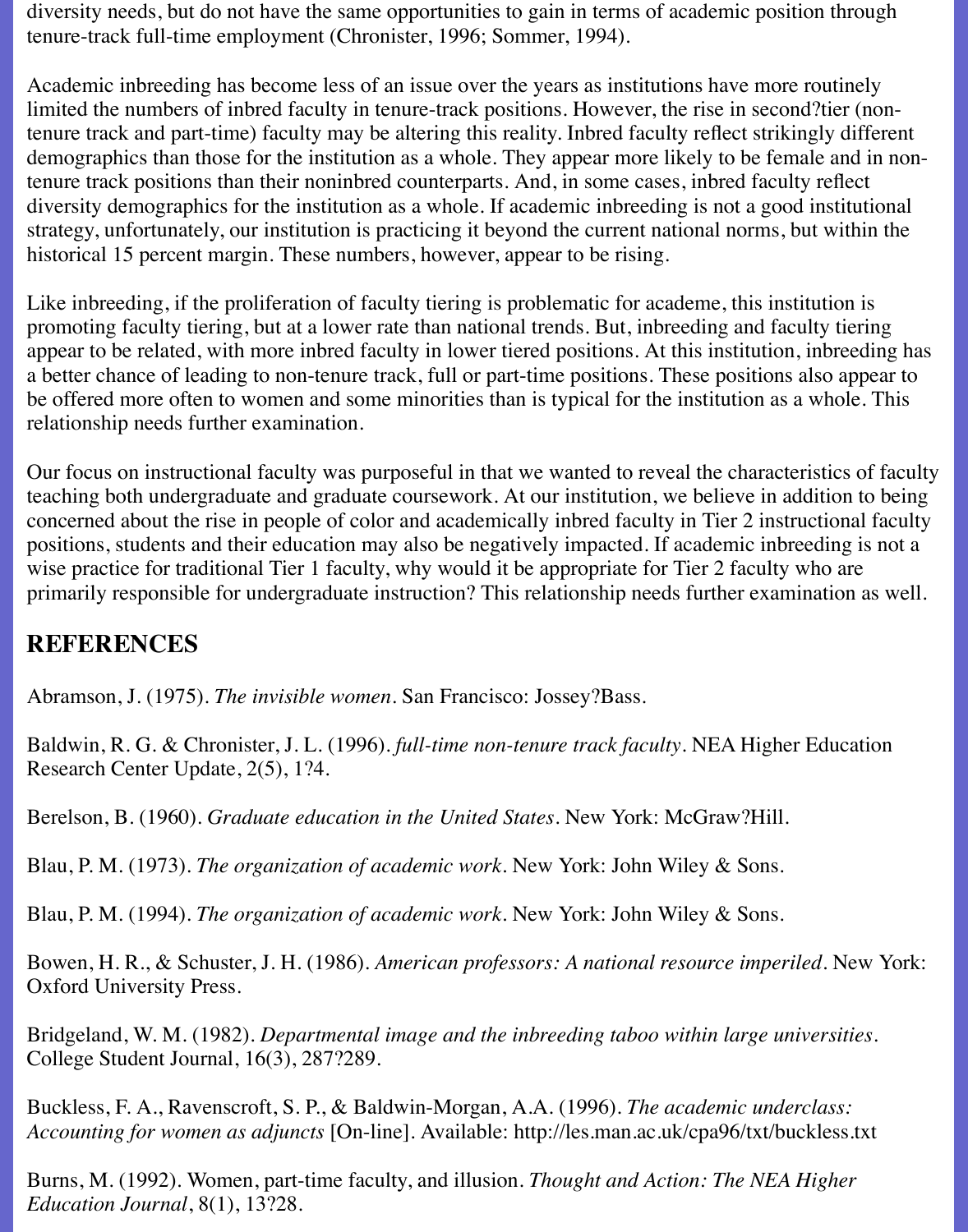Burns, M. (1994). It's time to end random "politically correct" accusations! *Thought and Action: The NEA Higher Education Journal*, 10(1), 31?55.

Carnegie Commission on Higher Education. (1973, September). *Opportunities for women in higher education: Their current participation, prospects for the future, and recommendations for action.* New York: McGraw?Hill.

Chronicle of Higher Education. (1996, June 14). *The widening gap in higher education: A special report*, pp. A10-17.

Chronister, J. L. (1996). full-time non-tenure-track faculty. *NEA Higher Education Research Center Update*, 2(5), 3-6.

Chronister, J. L., Baldwin, R. G., & Bailey, T. (1992). full-time non-tenure track faculty: Current status, condition, and attitudes. *The Review of Higher Education*, 15(4), 383-400.

Chronister, J. L., Gansneder, B. M., Harper, E. & Baldwin, R. G. (1997). full-time non-tenure track faculty: Gender differences. *NEA Higher Education Research Center Update*, 3(5), 1-4.

Clark, S. M. & Corcoran, M. (1986). Perspectives on the professional socialization of women faculty: A case of accumulative disadvantage? *Journal of Higher Education*, 57(1), 282-305.

Crannell, A. (1998). Graduate students, young faculty, and temporary positions: A tangled issue. *Academe*, 84(1), 36-39.

Dagg, A. I. (1993). Academic faculty wives and systematic discrimination - Antinepotism and "inbreeding." *The Canadian Journal of Higher Education, 23*(1), 1?18.

Douglas, J. M. (ed.). (1988). Collective bargaining for adjunct faculty. *National Center for the Study of Collective Bargaining in Higher Education and the Professions, 16*(2), 1-8.

Dupree, E. (1993, April). *The Reno lectureships and the CCCC statement: Are they wearing white hats in Nevada?* Paper presented at the annual meeting of the Conference on College Composition and Communication, San Diego, CA.

Dutton, J. E. (1980, April). *The impact of inbreeding and immobility on the professional role and scholarly performance of academic scientists.* Paper presented at the annual meeting of the American Educational Research Association, Boston. (ERIC Document Reproduction Number ED 196 714)

Eells, W. C., & Cleveland, A. C. (1935). The effects of inbreeding. *Journal of Higher Education, 6*, 323- 328.

Eliot, C. W. (1908). *University administration*. Boston: Houghton Mifflin.

Ezrati, J. B. (1983). Personnel policies in higher education: A covert means of sex discrimination? *Educational Administration Quarterly, 19*(4), 105-119.

Gappa, J. M. (1984). *Part-time faculty: Higher education at a crossroads. ASHE-ERIC Higher Education Research Report No. 3*. Washington, D.C.: Association for the Study of Higher Education.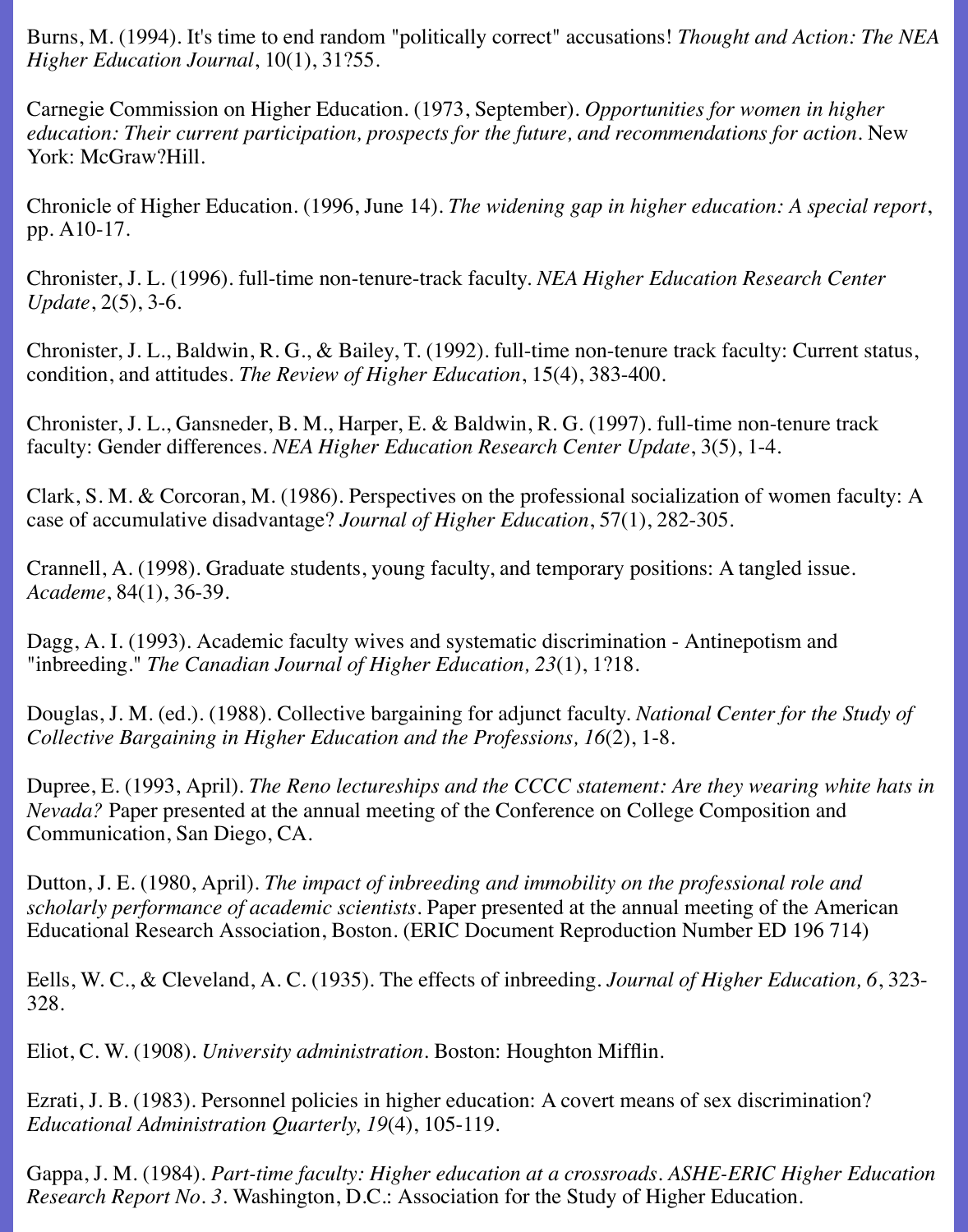Gappa, J. M., & Leslie, D. W. (1993). *The invisible faculty: Improving the status of part-timers in higher education*. San Francisco: Jossey-Bass.

Goldberg, M. F. (1999). The most important education in America. *Phi Delta Kappan, 80*(7), 526-528.

Gonzalez, M. L., Newell-Berghage, B., Gallegos, A. Y. & Wooden, S. (1995). Female inbred faculty: Captives in their own land. In E. Martin (Ed.), *Transforming the academy: Struggles and strategies for the advancement of women in higher education* (pp. 51-56). Canyon Lake, CA: Gray Mill.

Hargens, L. L., & Farr, G. M. (1973). An examination of recent hypotheses about institutional inbreeding. *The American Journal of Sociology, 78*(6), 1381-1402.

Hollingshead, A. B. (1938). In-group membership and academic selection. *American Sociological Review, 3*, 826-833.

Leatherman, C. (1999, April 9). Growth in positions off the tenure track is a trend that's here to stay, study finds. *The Chronicle of Higher Education*, A14.

Lee, B. A. (1983). Faculty trends and projected needs. In Roger G. Baldwin and Robert T. Blackburn (Eds.), College faculty: Versatile human resources in a period of constraint (pp. 29-41). *New Directions for Institutional Research, No. 40*. San Francisco: Jossey?Bass.

Leslie, D. W. (ed.). (1978). *Employing part-time faculty. New Directions for Institutional Research, No. 18*. San Francisco: Jossey-Bass.

Leslie, D., & Gappa, J. (1994). Education's new academic workforce. *Planning for Higher Education*, 22, 1-6.

Leslie, D. W., & Gappa, J. M. (1995). The part-time faculty advantage. *Metropolitan Universities: An International Forum, 6*(2), 91-102.

Lomperis, A. M. T. (1990). Are women changing the nature of the academic profession? *Journal of Higher Education, 61*(6), 643-677.

McGee, R. J. (1960). The function of institutional inbreeding. *The American Journal of Sociology, 65*, 483-488.

McNeely, J. H. (1932). *Faculty inbreeding in land-grant colleges and universities*. Washington, D. C.: Office of Education.

Meisenhelder, T. (1986). The class position of college and university faculty. *The Social Science Journal, 32*(4), 375-389.

Menges, R. J. & Exum, W. H. (1983). Barriers to the progress of women and minority faculty. *Journal of Higher Education, 54*(2), 123-144.

National Center for Education Statistics. (1990, March). *1988 National Survey of Postsecondary Faculty: Faculty in higher education institutions, 1988.* (NCES 90-365). Washington, DC: U.S. Department of Education, Office of Educational Research and Improvement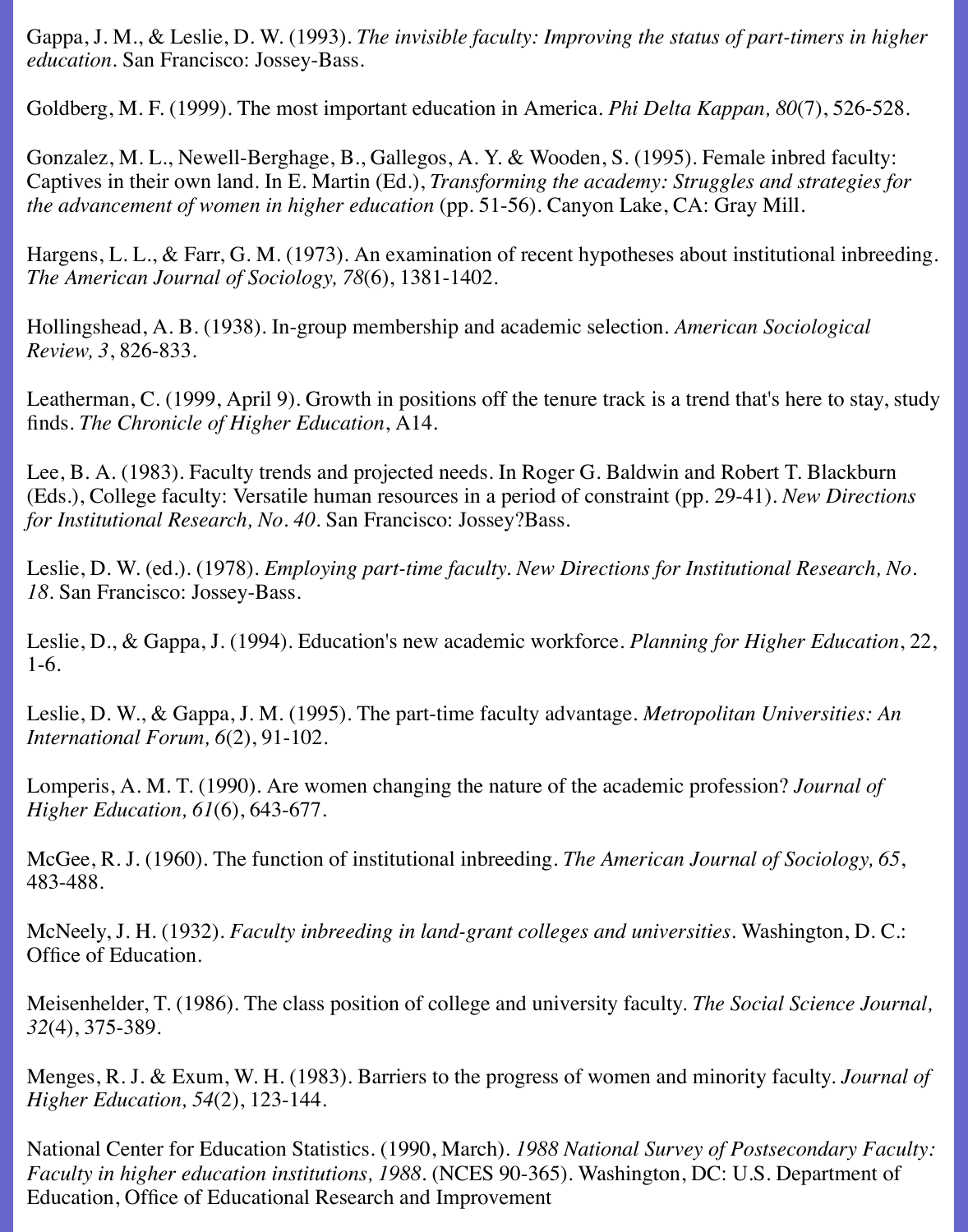Reeves, F. W., Henry, N. B., Kelly, F. J., Klein, A. J., & Russell, J. D. (1933). *The university* Chicago: University of Chicago Press.

Department of Education, Office of Educational Research and Improvement.

Reichard, G. W. (1998). Part-time faculty in research universities: Problems and prospects. *A 84*(1), 40?43.

Rhoades, G. (1996). Reorganizing the faculty workforce for flexibility. *Journal of Higher Education*, *Equation, Resete for flexibility*. *Journal of Higher Education, Resete for flexibility*. *67*(6), 626-659.

Roemer, R. E. & Schnitz, J. E. (1982). Academic employment as day labor: The dual market education. *Journal of Higher Education, 53*(5), 514-531.

Schuster, J. H. (1998). Reconfiguring the professoriate: An overview. *Academe, 84*(1), 48-53.

Sommer, B. (1994). Recognizing academe's other faculty. *Planning for Higher Education*, 22

Thompson, K. (1992). Piecework to parity: part-timers in action. *Thought and Action: The N of Journal of Higher Education, 8*(1), 29?37.

Tuckman, H. P. (1978). Who is part-time in academe? *AAUP Bulletin, 64*, 305-315.

Wilson, R. (1999a, April 9). Yale relies on tas and adjuncts for teaching, report says. *The Ch Higher Education*, A15.

Wilson, R. (1999b, October 22). How a university created 95 faculty slots and scaled back it timers. *The Chronicle of Higher Education*, A18.

Wyer, J. C., & Conrad, C. F. (1984a). Institutional inbreeding reexamined. *American Educat Research Journal, 21*(1), 213-225.

Wyer, J. C., & Conrad, C. F. (1984b). Institutional origin: Labor market signaling in higher e *The Review of Higher Education, 7*(2), 95-109.

### **Dr. Debra J Blanke is a professor at Midwest City.**

#### blanke@okstate.edu

### **Dr. Adrienne E. Hyle is a professor at Oklahoma State University.**

#### aeh@okstate.edu